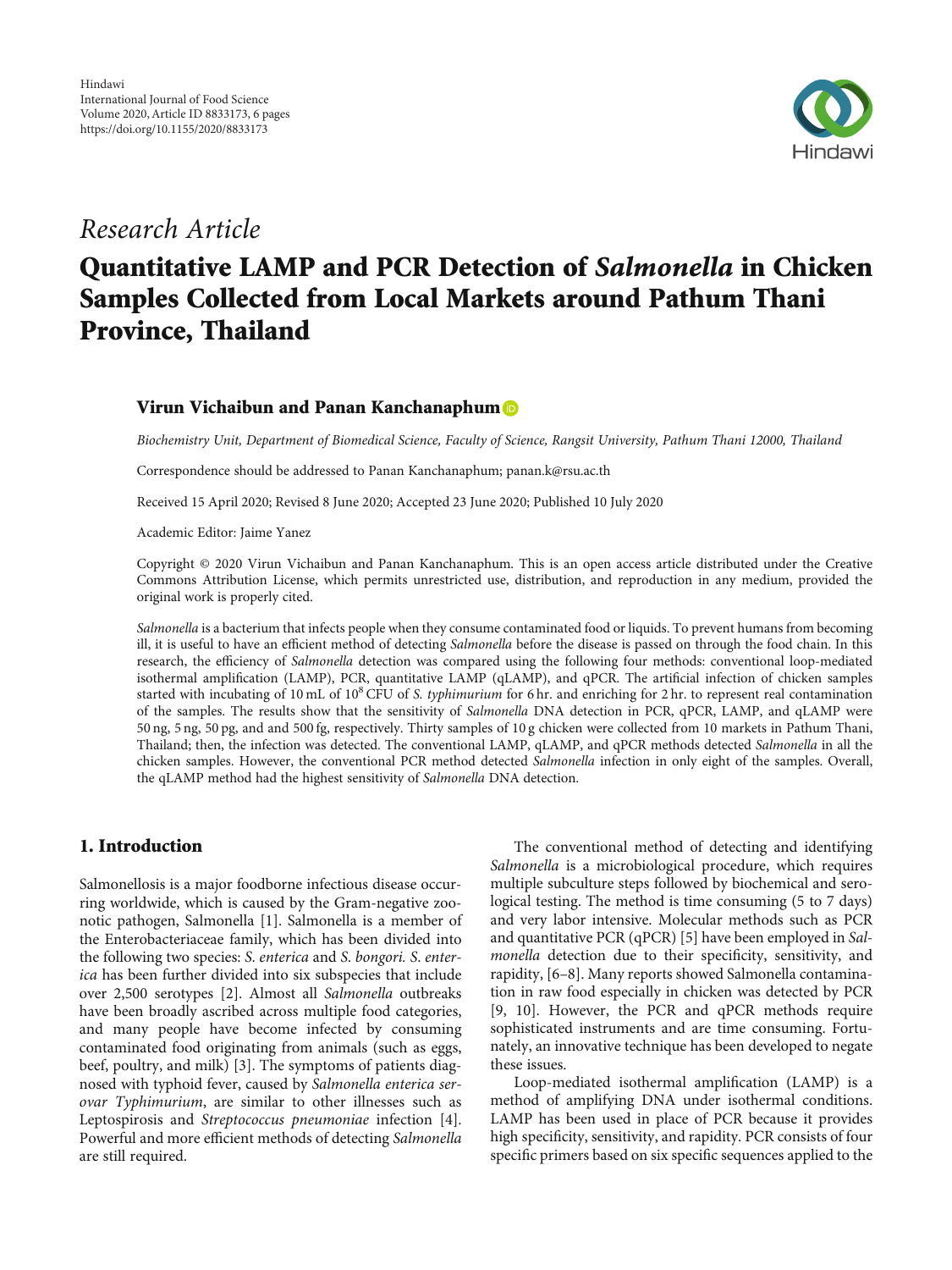DNA target and takes about one hour for the reaction time at 60° C-65° C for 45-60 min [[11](#page-4-0)]. The method is more practical for microorganism detection because complicated instruments are unnecessary. Many publications in food and nutrition reported for the LAMP application such as [[12](#page-4-0)] detected pork meat contamination in Halal food using LAMP.

The aim of this research is to compare the efficiency of LAMP, PCR, qualitative PCR (qPCR), and qualitative LAMP (qLAMP) by detecting Salmonella on chicken samples collected from markets around Pathum Thani province in Thailand.

#### 2. Materials and Methods

2.1. Bacterial Strain and Culture Conditions. Salmonella enterica subsp. enterica serovar Typhimurium ATCC23566 was used in this study. The non-Salmonella strains belonged to the Escherichia, Bacillus, Klebsilla, Shigella, and Enterobacter genera. All the bacterial cultures were obtained from the Department of Microbiology, Faculty of Science, Rangsit University. For the cultivation, Salmonella was subcultured on xylose lysine deoxycholate agar media (XLD; Merck) and incubated at 37° C overnight (16 hr). The non-Salmonella strains were sub cultured on Luria-Bertani agar plate (10 g tryptone; 5 g yeast extract, 10 g NaCl; 15 g agar; and  $H_2O$  to 1,000 mL) and incubated at 37°C overnight. The culture was used for DNA extraction using the GF-1 Bacterial DNA extraction kit (Vivantis, Malaysia) and measuring the concentration of DNA by using NanoDrop 2000c Spectophotometer (Thermo Scientific).

2.2. Primer Design for LAMP and PCR. A set of two pairs of primers, comprising of two inner primers (FIP and BIP) and two outer primers (F3 and B3) that could recognize six sequences of the Salmonella invasion gene (invA) were designed for the LAMP reaction (GenBank Accession Number M90846) [\[13\]](#page-4-0). To compare the efficiency of the detection methods, the F3 and B3 outer primers were used for the PCR. The nucleotide sequences of each primer are shown in Table [1.](#page-2-0)

2.3. LAMP and qLAMP Reaction. All the LAMP reactions were performed in 25 *μ*L of 1x Bst DNA polymerase buffer containing 5 mM MgSO<sub>4</sub>, 400 mM betaine (Sigma), 1.2 mM dNTPs, 0.8 *μ*M F3 and B3 primers, 2 *μ*M FIP and BIP primers, 8 U Bst DNA polymerase (New England Biolabs), and 10 ng of each DNA extract as a template. The reactions were incubated at 65° C for 45 min, which was followed by enzyme inactivation at 80° C for 5 min. qLAMP amplification was performed by adding 0.5 *μ*L of SYBR green I dye (Invitrogen, Carlsbad, CA) to the normal LAMP reaction.

2.4. PCR and qPCR Reactions. To compare the detection efficiency, a PCR assay targeting the Salmonella invA gene was performed in parallel with LAMP primer, as shown in Table [1.](#page-2-0) In addition, SYBR green I dye was used to enhance the specificity in the qPCR reaction. The PCR amplification reaction contained 1x Taq DNA polymerase buffer, 1.2 mM dNTPs, 0.8 *μ*M F3 and B3 primers and 8 U Taq DNA polymerase (New England Biolabs), and 5 ng of each DNA extract

as a template in a final volume of  $25 \mu L$ . The cycling conditions comprised of a single initial denaturation at 94° C for 2 min followed by 30 cycles at 90° C for 30 sec (denaturation), 60° C for 30 sec (annealing), 72° C for 30 sec (extension), and a final extension step at 72° C for 5 min. After the PCR amplification, the products were analyzed by electrophoresis using 1.5% agarose gel, which was stained with ethidium bromide. Then, the gels were visualized under ultraviolet light.

2.5. The Specificity and Sensitivity of the LAMP, PCR, qLAMP, and qPCR Reactions. For the specificity testing, 500 ng/*μ*L DNA templates of Salmonella typhimurium and non-Salmonella strains were subjected to all four assaysใ

The DNA sensitivity testing for all the bacterial strains was 10-folds serial dilution from 5 *μ*g/*μ*L to 500 fg/*μ*L for all four methods. The sensitivity test was triple duplication experiment.

2.6. Artificial Contamination of the Chicken Samples with Salmonella. For the experiment, uncooked chicken was collected from markets around Pathum Thani province in Thailand. Initially, 10 g of chicken breast samples was transferred to a sterile container and washed twice with 10 mL of sterile distilled water then washed once with 5% trisodium phosphate (to eliminate the background flora). Next, the samples were rinsed with 10 mL of sterile distilled water. After that, they were dried inside the hood under ultraviolet light for 3 min [[14](#page-4-0)]. Then, the prepared samples were incubated in 10 mL of  $10^8$  CFU of S. typhi for 6 hr. and 1.5 mL of inoculated food was sampled at 0, 1, 2, 4, and 6 hr. time points. The solution was left to stand for 10 min to allow the particulate matter to settle at the bottom. Subsequently, the upper portion was collected and centrifuged at 10,000 g for 10 min. The DNA was extracted from the pellet by following a simple boiling method [[15](#page-5-0)]. Finally, the extracted DNA was ready to be used in the amplification.

2.7. The Detection of Salmonella in Chicken Samples Gathered from Local Markets. Thirty chicken samples (chicken breast) were collected from 10 local markets (three samples from one market) in Pathum Thani province, Thailand. All the samples were examined immediately after purchase then sent to a laboratory in an ice box. The DNA extracted from the samples (10 g) was used in the LAMP and PCR detection. The bacterial strains were incubated in LB (Luria-Bertani) agar plate at 37° C for 18 hr. Colonies were taken by sterile loopful and incubated in LB broth at 37° C for 18 hr. Then, such culture grown in LB broth was taken for the experiment.

### 3. Results

3.1. Specificity Test of LAMP and PCR. This results showed that the set of LAMP and PCR primers were specific-only Salmonella culture. The LAMP product and 198 bp PCR product appeared in lane 1 shown in Figures [1\(a\)](#page-2-0) and [1\(b\)](#page-2-0).

3.2. Sensitivity Test of LAMP, PCR, qLAMP, and qPCR. To ascertain the detection limit of all four methods, 10-fold serial dilution of DNA template was used to compare all four assays. The detection limits of the LAMP assay were 50 pg, as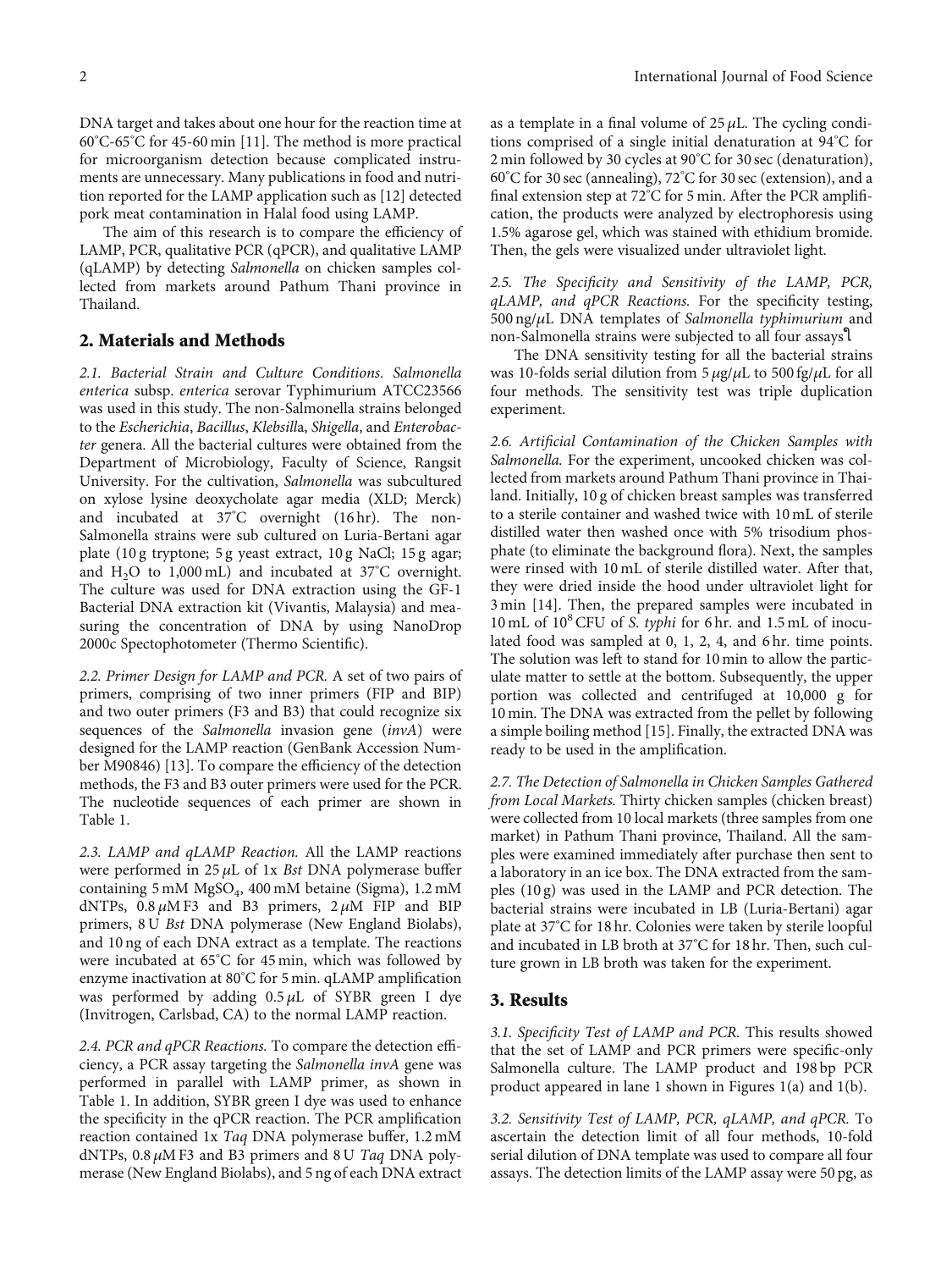<span id="page-2-0"></span>

| Name           | Sequence $(5' - 3')$                      | Length $(bp)$ | Position <sup>a</sup>           |
|----------------|-------------------------------------------|---------------|---------------------------------|
| F <sub>3</sub> | CGGCCCGATTTTCTCGG                         |               | 503-520                         |
| B <sub>3</sub> | CGGCAATAGCGTCACCT                         |               | 665-682                         |
| <b>FIP</b>     | GCGCGGCATCCGCATCAATA-TGCCCGGTAAACAGATGAGT | 40            | 573-592 (F1c)<br>527-546 (F2)   |
| BIP            | GCGAACGGCGAAGCGTACTG-TCGCACCGTCAAAGGAAC   | 38            | 593-612 (B1c)<br>$635-652$ (B2) |

Table 1: Primer sequences used for LAMP and PCR amplification.

<sup>a</sup>The positions are numbered based on the coding sequence of the Salmonella invA gene (GenBank: M90846). F3 and B3 were used in PCR and qPCR reaction.



FIGURE 1: The specificity test of LAMP and PCR technique. (a) The LAMP. (b) The PCR method. M: DNA marker; 1: Salmonella; 2: Escherichia; 3: Bacillus; 4: Klebsilla; 5: Shigella; and 6: Enterobacter.

shown in Figure [2\(a\)](#page-3-0). For the PCR reaction, 198 bp amplicon was found in lanes 1, 2, and 3, as shown in Figure [2\(b\).](#page-3-0) Therefore, the sensitivity of the PCR method was 50 ng. For the qPCR method, the sensitivity was 5 ng as shown in Figure [2\(d\)](#page-3-0). For the qLAMP method, the detection results are shown in Figure  $2(c)$ .

From Figure [2,](#page-3-0) the sensitivity of PCR, qPCR, LAMP, and qLAMP was 50 ng, 5 ng, 50 pg, and 500 fg, respectively.

3.3. The Detection of Salmonella in Spiked and Naturally Contaminated Chicken Samples. Within 2 hr. of the enrichment time, the LAMP, PCR, qLAMP, and qPCR methods had detected Salmonella DNA in the spiked chicken. A total of 30 chicken samples from 10 markets around Pathum Thani province were enriched for 2 hr. After the DNA extraction and amplification, only eight samples were positively detected by the conventional PCR method. The LAMP, qLAMP, and qPCR methods similarly detected Salmonella in all 30 chicken samples as shown in Table [2.](#page-3-0)

#### 4. Discussion

The Salmonella invA gene was chosen for molecular detection with the PCR and qPCR methods because it has a broad specificity for more than 100 Salmonella serovars while exhibiting excellent exclusivity for non-Salmonella strains [[16](#page-5-0), [17](#page-5-0)].

The invA gene detection using the LAMP method was more rapid and sensitivity than the PCR method. The reaction time of LAMP was about 50 min while the reaction time of PCR was about 2.5 hr. The reaction time of LAMP was about 40 min faster than PCR. The limitation of LAMP (50 pg) reaction was 1,000 times higher than PCR (50 ng). The PCR efficiency of detection was 10 times better in qPCR (5 ng).

When the qLAMP method was applied, the efficiency of the detection increased. 500 fg of Salmonella DNA was detected using the qLAMP method. The sensitivity was 100 times higher than by conventional LAMP. The 50 ng and 5 ng of DNA were found to be approximately equivalent to  $5 \times 10^{10}$  copies and  $5 \times 10^9$  copies of the invA gene [\[18\]](#page-5-0). As Salmonella invA are single-copy genes they were converted to cell numbers (1 gene copy = 1 cell) [[18](#page-5-0)]. Therefore,  $5 \times$  $10^{10}$  copies and  $5 \times 10^9$  copies of invA gene were converted to  $5 \times 10^{10}$  cells and  $5 \times 10^{9}$  cells, respectively.

A single bacteria cell, which divides approximately every 30 minutes, can grow into a colony containing  $10^{7}-10^{8}$  cells [\[19\]](#page-5-0). So, it means that the  $5 \times 10^{10}$  cell of Salmonella is about 500 colonies or 500 CFU and the  $5 \times 10^9$  cells is about 50 col-500 colonies or 500 CFU and the 5  $\times$  10<sup>9</sup> cells is about 50 colonies or 50 CFU of *Salmonella*. For the conventional LAMP and qLAMP methods, 5 and  $5 \times 10^{-2}$  CFU of Salmonella were detected. Chen et al. [\[13](#page-4-0)] also found that LAMP assay was more efficient than conventional PCR. Chen and his col-leagues [\[3](#page-4-0)] use LAMP to detect Salmonella at  $6.1 \times 10^3$ CFU/g in spiked produce sample, whereas the limitation of conventional PCR for detecting Salmonella was  $6.1 \times 10^6$ CFU/g in spiked produce sample. So the sensitivity of PMA-LAMP was 10<sup>3</sup> times higher than conventional PCR.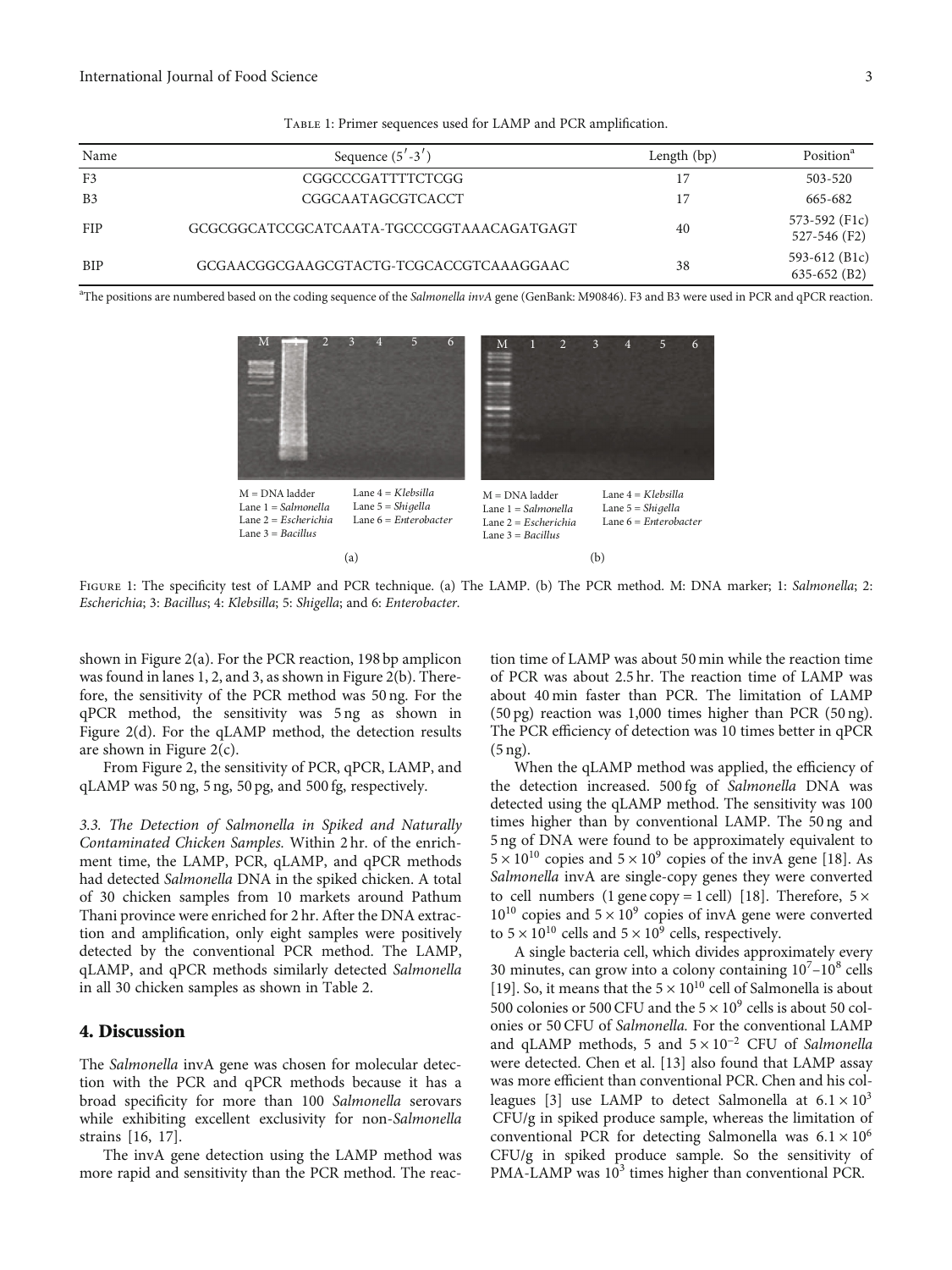<span id="page-3-0"></span>

FIGURE 2: The sensitivity of all four methods in pure Salmonella culture by LAMP, PCR, qLAMP, and qPCR. (a) The LAMP method. M: 1 kb DNA marker; 1-8: 10-fold serial dilution of Salmonella DNA from 5 *μ*g–500 fg. (b) The PCR method. M: 100 bp DNA marker; 1-8: 10-fold serial dilution of Salmonella DNA from 5*μ*g–500 fg. (c) The qLAMP method. (D) The qPCR method.

Table 2: The number of Salmonella infected sample from 10 market by PCR, qPCR, LAMP, and qLAMP method.

| Method           | PCR  | qPCR  | <b>LAMP</b> | qLAMP |
|------------------|------|-------|-------------|-------|
| Positive samples | 8/30 | 30/30 | 30/30       | 30/30 |

Moreover, Chen et al. [\[13\]](#page-4-0) compared TaqMan qPCR and LAMP in detecting Salmonella enterica serovar Enteritidis. Their results showed that there was a detection limit of four copies per reaction using both assays.

Additionally, another LAMP assay for Salmonella detection that targeted the *phoP* gene was able to detect 35 CFU per reaction [\[20\]](#page-5-0). Srisawat and Panbangred [[21](#page-5-0)] used the stn gene of Salmonella for LAMP amplification. The sensitivity was reported as 5 fg.

However, only a few studies have determined the qualitative capability of LAMP. One study investigating ammonia-

oxidizing bacteria using LAMP found a good quantitative proficiency between  $10^4$  and  $10^{10}$  of DNA copies [[22](#page-5-0)]. Another researcher investigated the quantitative capability of LAMP when combined with propidium monoazide sample treatment [[14\]](#page-4-0); the detection limits were 3.4 to 34 viable Salmonella cells in pure culture and  $6.1 \times 10^3$  to  $6.1 \times 10^4$ CFU/g in spiked produce samples [\[14](#page-4-0)].

The LAMP, qLAMP, and qPCR methods detected Salmonella on all the chicken samples collected from the markets because the sensitivity of these methods is high. However, at least 100 colonies of Salmonella can cause the disease [\[23, 24\]](#page-5-0). Even though all the chicken samples were found to be infected with Salmonella, the colony number was very low. This quantity of Salmonella does not cause the disease in humans.

Therefore, both LAMP and qLAMP have more dominants than PCR and qPCR in many aspects. They have more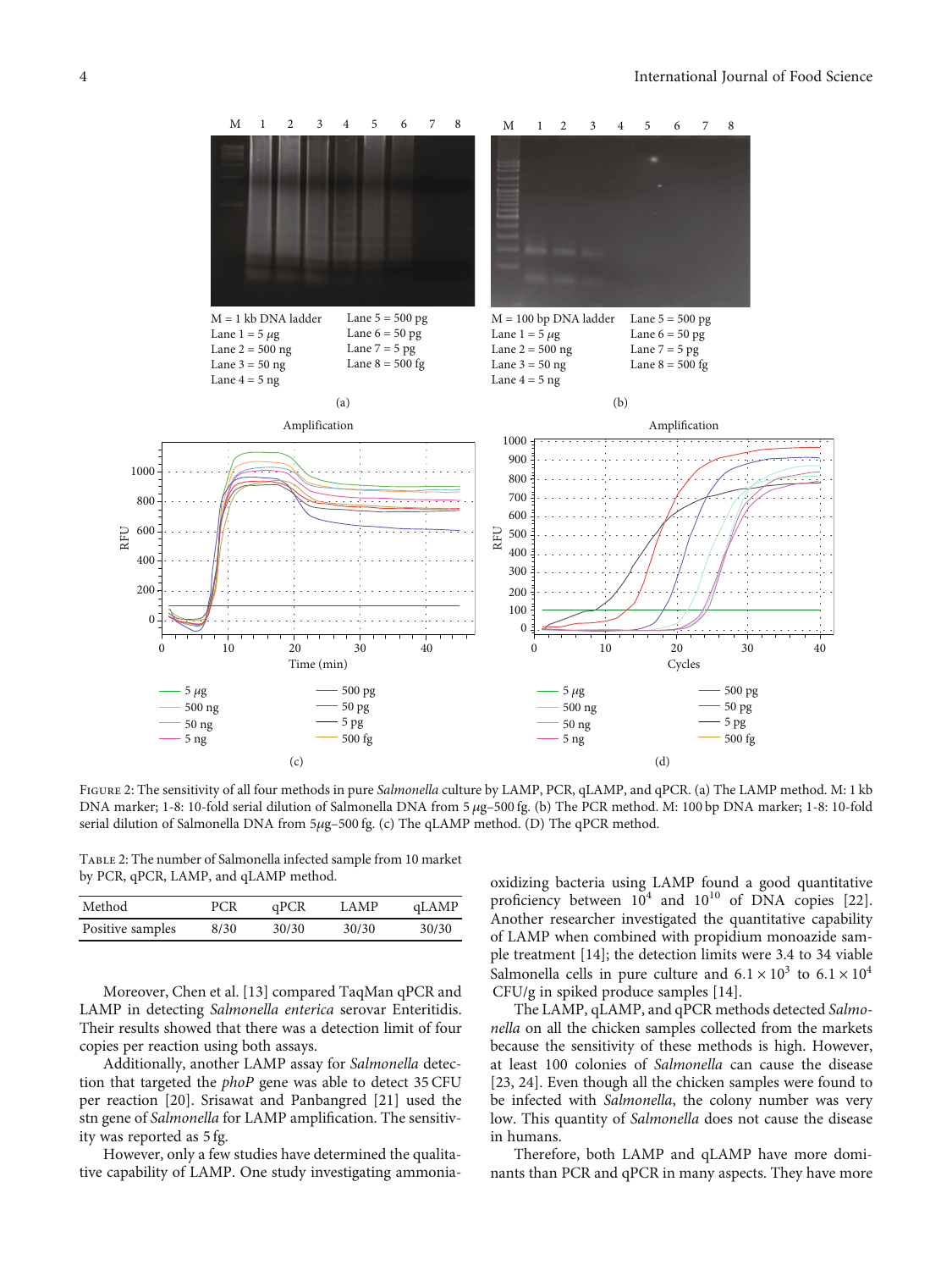<span id="page-4-0"></span>specificity (both LAMP used 2 pairs of primer, while as PCR used only one pair of primer), were more rapid (both LAMP used only 45-60 min to operate while both PCR used 1.5-2 hr. to operate), have more sensitivity, and have less complexity (LAMP technique do not require the complicated equipment).

Nevertheless, the disadvantage of LAMP is the use of indirect detection methods such as the turbidity of magnesium pyrophosphate, electrophoresis, and SYBR Green dye, which cannot differentiate between target products and nonspecific products, thereby leading to false positive [\[25\]](#page-5-0). So Wei and colleagues [\[26\]](#page-5-0) used a molecular beacon to avoid the false positive by producing the fluorescence signals only when the molecular beacon binds to the target DNA. Moreover, the self-quenching and dequenching fluorogenic probes called fluorescence of loop primer upon self-dequenching-LAMP (FLOS-LAMP) [\[27\]](#page-5-0) can reduce the nonspecific detection or false positive in the LAMP technique.

And even though LAMP has more sensitivity than both PCR and qPCR, our results show that the limitation of qLAMP (500 fg of Salmonella DNA) was 100 times higher than conventional LAMP (50 pg of Salmonella DNA). In terms of speed, the qLAMP can detected target DNA faster than PCR, qPCR, and LAMP and may be less susceptible to inhibitors than qPCR [[28](#page-5-0), [29](#page-5-0)]. The qLAMP showed low false positive proportions than the magnesium pyrophosphate turbidimetric LAMP [\[30\]](#page-5-0). These reductions may be due to other factors besides amplification inhibitor [\[31\]](#page-5-0).

#### 5. Conclusion

This research found that PCR, LAMP, qLAMP, and qPCR were efficient methods of detecting Salmonella contamination in chicken. Especially, since both LAMP and qLAMP are more rapid, reliable, and robust for Salmonella detection in chicken samples and may be a valuable tool for routine testing. In addition, the qLAMP method is the most efficient in terms of sensitivity and rapidity.

#### Data Availability

The data used to support the findings of this study are available from the corresponding author upon request.

#### Conflicts of Interest

The authors declare that they have no conflicts of interest.

#### Acknowledgments

The authors would like to thank Assist. Prof. Dr. Laddawan Wasinpiyamongkol, Microbiology Unit, Faculty of Science, Rangsit University, Thailand, for providing bacteria in this study. The authors would like to sincerely thank Mr. Stewart Miller for critically correcting the English grammar. This work was supported by the Research Institute of Rangsit University, Thailand (Grant no. 9/2561).

#### References

- [1] Q. Yang, K. J. Domesle, and B. Ge, "Loop-mediated isothermal amplification for Salmonella detection in food and feed: current applications and future directions," Pathogen and Disease, vol. 15, no. 6, pp. 309–331, 2018.
- [2] M. Agbaje, R. H. Begum, M. A. Oyekunle, O. E. Ojo, and O. T. Adenubi, "Evolution of Salmonella nomenclature: a critical note," Folia Microbiology, vol. 56, no. 6, pp. 497–503, 2011.
- [3] S. M. Pires, H. Vigre, P. Makela, and T. Hald, "Using outbreak data for source attribution of human salmonellosis and campylobacteriosis in Europe," Foodborne Pathogen Disease, vol. 7, no. 11, pp. 1351–1361, 2010.
- [4] P. L. Petit and I. A. Wamola, "Typhoid fever: a review of its impact and diagnostic problems," East African Medical Journal, vol. 71, no. 3, pp. 183–188, 1994.
- [5] E. Barbau-Piednoir, S. Bertrand, J. Mahillon, N. H. Roosens, and N. Botteldoorn,"SYBR®Green qPCR Salmonella detection system allowing discrimination at the genus, species and subspecies levels," Applied Microbiology and Biotechnology, vol. 97, no. 22, pp. 9811–9824, 2013.
- [6] P. Balachandran, M. Friberg, V. Vanlandingham et al., "Rapid detection of Salmonella in pet food: design and evaluation of integrated methods based on real-time PCR detection," Journal of Food Protective Food, vol. 75, no. 2, pp. 347–352, 2012.
- [7] C. M. CHENG, W. LIN, K. T. van, L. PHAN, N. N. TRAN, and D. FARMER, "Rapid detection of Salmonella in foods using real-time PCR," Journal of Food Protective, vol. 71, no. 12, pp. 2436–2441, 2008.
- [8] B. Malorny, C. Löfström, M. Wagner, N. Krämer, and J. Hoorfar, "Enumeration of salmonella bacteria in food and feed samples by real-time PCR for quantitative microbial risk assessment," Journal of Applied and Environmental Microbiology, vol. 74, no. 5, pp. 1299–1304, 2008.
- [9] N. M. Abdel-Aziz, "Detection of Salmonella species in chicken carcasses using genus specific primer belong to invA gene in Sohag city, Egypt," Veterinary World, vol. 9, no. 10, pp. 1125–1128, 2016.
- [10] B. Webber, K. A. Borges, T. Q. Furian, N. N. Rizzo, E. C. Tondo, and L. R. D. Santos, "Detection of virulence genes in Salmonella Heidelberg isolated from chicken carcasses," Revista do Instituto de Medicina Tropical de São Paulo, vol. 61, 2019.
- [11] T. Notomi, H. Okayama, H. Masubuchi, T. Yonekawa, K. Watanabe, and N. Amino, "Loop-mediated isothermal amplification of DNA," Nucleic Acids Research, vol. 28, no. 12, pp. 63e–663, 2000.
- [12] P. Kanchanaphum, S. Maneenin, and W. Chaiyana, "Analysis of pork meat using loop mediated isothermal amplification (LAMP) to confirm halal status," Internationl Journal of Bioscience, vol. 4, no. 9, pp. 62–68, 2014.
- [13] S. Chen, F. Wang, J. C. Beaulieu, R. E. Stein, and B. Ge, "Rapid detection of viable salmonellae in produce by coupling propidium monoazide with loop-mediated isothermal amplification," Applied and Environmental Microbiology, vol. 77, no. 12, pp. 4008–4016, 2011.
- [14] C. Techathuvanan, F. A. Draughon, and D. H. D'Souza, "Loopmediated isothermal amplification (LAMP) for the rapid and sensitive detection ofSalmonella typhimurium from pork," Journal of Food Science, vol. 75, no. 3, pp. M165–M172, 2010.